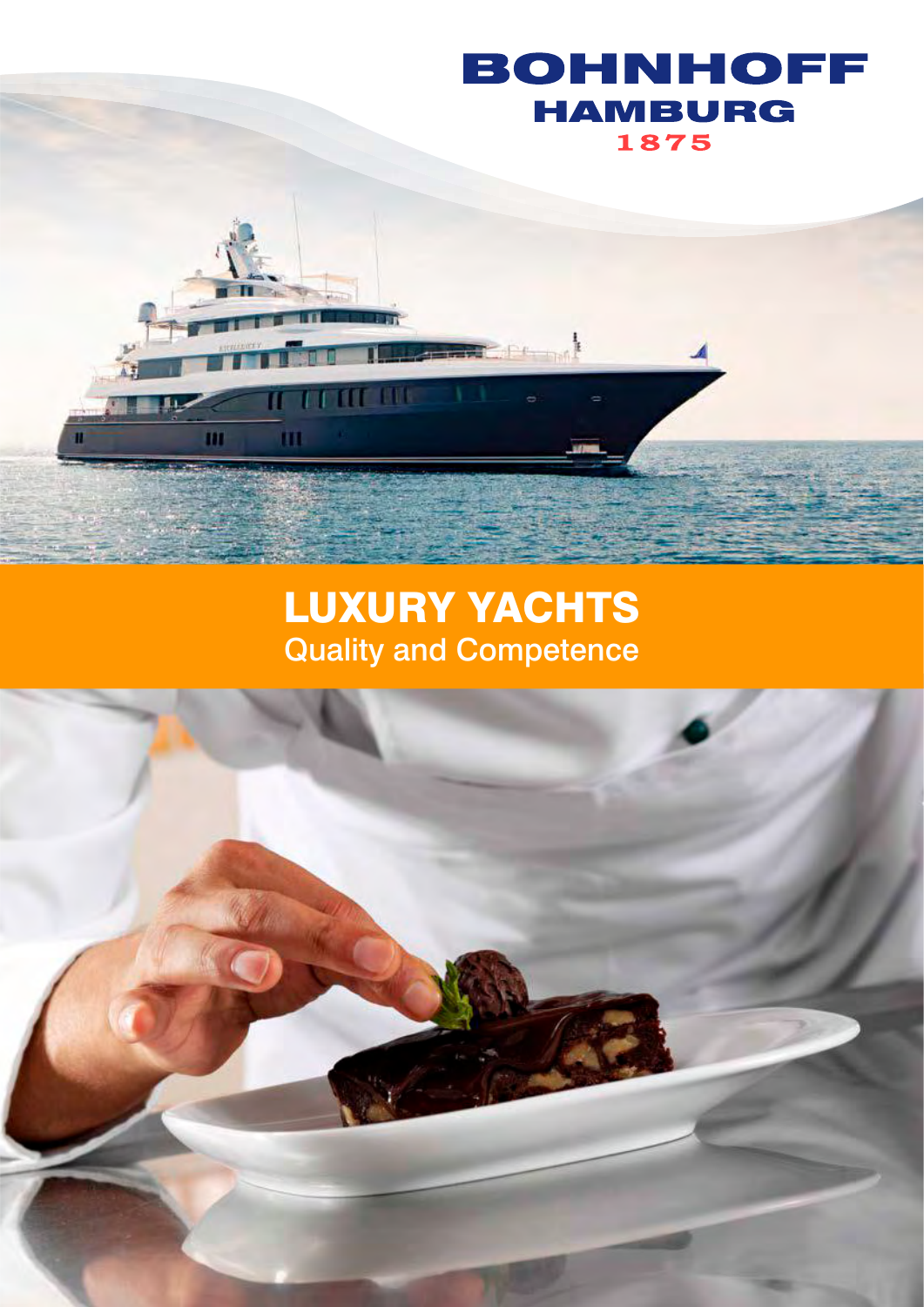## **COOK YOUR DREAMS – WE HAVE THE RECIPES!**

- High class tops: granite, corean, satin finish stainless steel heated or chilled surfaces available
- Modern integrated cooking appliances: induction, multi purpose grills, wok, griddles, deep fryer, bain maries etc.
- Hygienic seamless tops on cooking islands and furnitures
- Self cooking centres<sup>R</sup>
- Heated or refrigerated drawers
- Special stainless steel decorative surfaces
- o High standard hygienic executions H2, H3, USPH
- Fully automatic dish and glass washers with integrated steam condensation and automatic hoods









- 
- 
- 
- 
- 
- -
- 
- 
- 
- 
- 
- 
- 



## **WE ARE FOCUSSED ON APPLIANCES FOR SEA GOING SHIPS FOR MORE THAN 125 YEARS!**

We take care of your beverage storage and technical outfit of bars. Get your fresh linen from our high standard laundry equipment.

If you wish to have your dreams come true contact us with your ideas, our planning team will prepare the right design for our equipment. Your requirements and our experience provide the base for a successful cooperation. Your projects will gain a lot from our competence.

We support your project from the initial planning up to the final commissioning. Daily dispatch of spare-parts is an important issue of our business.